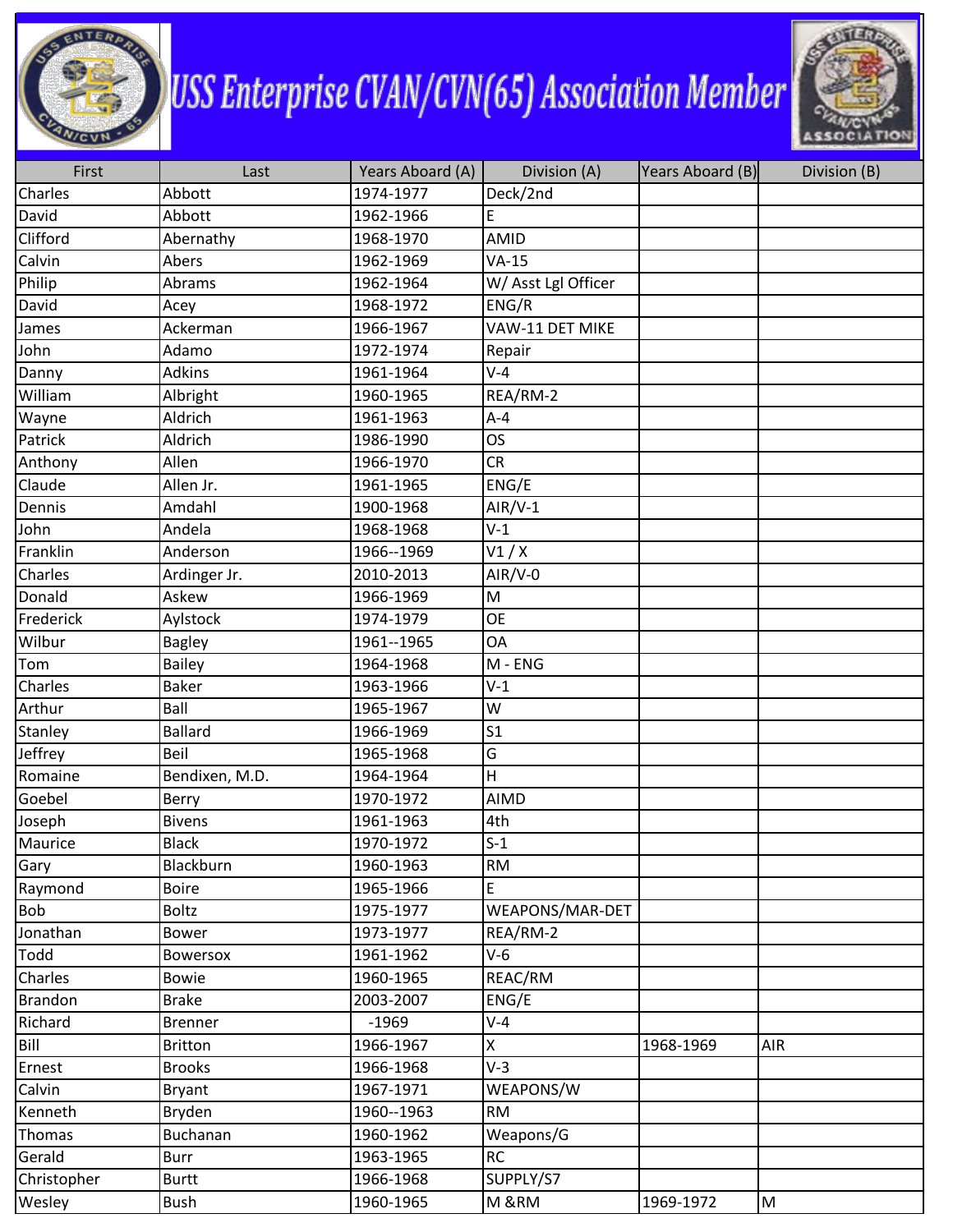| Michael        | <b>Butler</b>      | 1971-1975  | <b>OZ</b>            |           |                      |
|----------------|--------------------|------------|----------------------|-----------|----------------------|
| David          | <b>Buzard</b>      | 2001-2001  | Legal                |           |                      |
| $\overline{A}$ | Canfield           | 1973-1976  | Χ                    |           |                      |
| Timothy        | Cannon             | 1966-1969  | <b>CR</b>            |           |                      |
| Thomas         | Carson             | 1969-1972  | <b>RM</b>            |           |                      |
| Milton         | Carson Jr.         | 1966-1968  | Boat/Capt. Gig       | 0000-0000 | <b>Boat Division</b> |
| Gaetano        | Castellano         | 1964-1966  | G                    | 0000-0000 |                      |
| Raymond        | Cianfarani         | 1961-1964  | V3                   |           |                      |
| Phillip        | Cirullo            | 1962--1966 | AGAS 76/VA 76        |           |                      |
| Robert         | Cohen              | 1960-1963  | X/Admin              |           |                      |
| David          | Condon             | 1962-1965  | E                    |           |                      |
| William        | Cool               | 1965-1969  | V3                   |           |                      |
| Raymond        | Cote, Jr.          | 1973-1976  | <b>NAVIGATION</b>    |           |                      |
| Richard        | Cragg              | 1961-1962  | N                    |           |                      |
| Donald         | Cronk              | 1965-1968  | 2nd                  |           |                      |
| Kenneth        | Curto              | 1967-1970  | $V-1$                |           |                      |
| David          | D'Andrea           | 1962-1966  | $V-1$                |           |                      |
| David          | Daniel             | 1969-1969  | <b>VA 125</b>        |           |                      |
| Craig          | Davis              | 1989-1991  | WEAPONS/G - 3        |           |                      |
| Leonard        | Desmarais          | 1961-1964  | $V-2$                |           |                      |
| Richard        | DeVane             | 1960-1963  | RL, RC               |           |                      |
| Robert         | Dickherber         | 1961-1965  | M                    |           |                      |
| Charles        | Dillehay           | 1961-1963  | $V-1$                |           |                      |
| Jeffrey        | Dishaw             | 1971-1974  | $AIR/V-2$            |           |                      |
| Michael        | Doble              | 1967-1969  | AIR DEPT/V-3         |           |                      |
| George         | Dow                | 1963-1964  | <b>VAW-12</b>        |           |                      |
| Willard        | Dow                | 1962-1965  | CR                   |           |                      |
| Kenneth        | Dunklebarger       | 1970-1972  | E                    |           |                      |
| <b>Brian</b>   | Edmondson          | 1987-1991  | $AIR/V-2$            |           |                      |
| Robert         | Edwards            | 1969-1971  | Deck/2nd             |           |                      |
| William        | Edwards            | 1965-1967  | M                    |           |                      |
| Capt. Orville  | Elliott, USN (Ret) | 1963-1966  | V-1/Aircraft Handler |           |                      |
| Ben            | Engeldinger        | 1965-1967  | $V-1$                |           |                      |
| Anthony        | Enloe              | 1962-1965  | $V-6$                |           |                      |
| Robert         | Enloe              | 1961-1963  | V6                   |           |                      |
| Joseph         | Enos               | 1961-1963  | $V-6$                |           |                      |
| Gerald         | Enos               | 1960-1963  | $V-6$                |           |                      |
| <b>Terry</b>   | Eszlinger          | 1961-1964  | $V-1$                |           |                      |
| Dennis         | Fellie             | 1965-1967  | Communications       |           |                      |
| Joseph         | Ferencie           | 1962-1966  | E                    |           |                      |
| Timothy        | Fier               | 1974--1978 | M                    |           |                      |
| Donald         | Fisher             | 1963-1965  | X                    |           |                      |
| William        | Fleck              | 1964-1966  | Medical              |           |                      |
| Charles        | Folcik             | $-1964$    | <b>VAW-12</b>        |           |                      |
| Robert         | Foley              | 1967-1971  | $RM-2$               |           |                      |
| Arthur         | Founds             | 1961-1963  | E                    |           |                      |
| John           | Frascatore         | 1962-1964  | $S-6$                |           |                      |
| Raymond        | Friend             | 1966-1969  | A8                   |           |                      |
| Richard        | Fritz Jr.          | 1966-1969  | <b>RM</b>            |           |                      |
| Decil          | Fuhrman            | 1964-1965  | 3rd                  |           |                      |
| Donald         | Garrett            | 1964-1966  | Supply/S-1           |           |                      |
| Charles        | George             | 1967-1968  | G                    |           |                      |
| Ronnie         | George             | 1966-1969  | ОP                   |           |                      |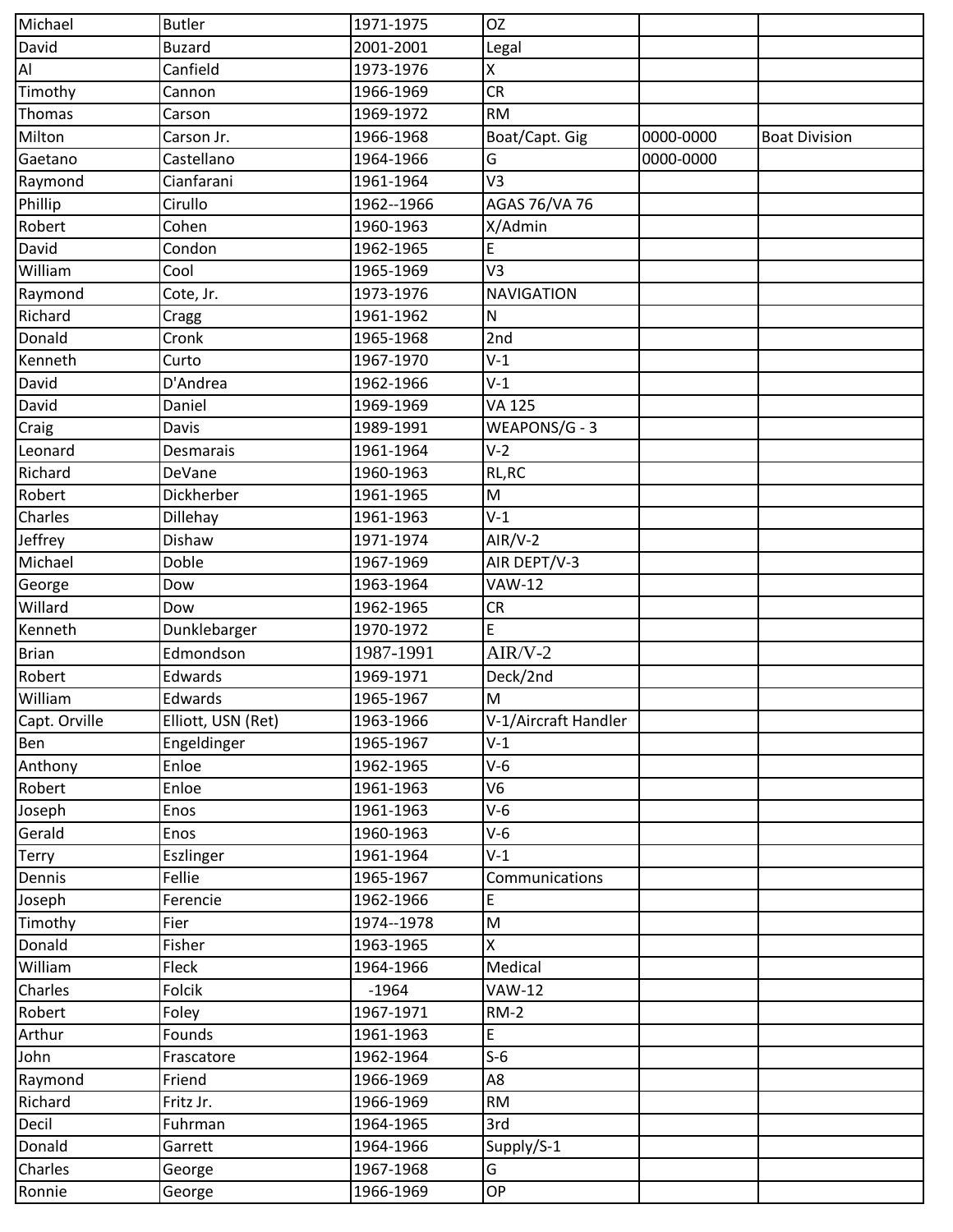| Dean               | Getter                              | 1971-1974  | M                   |           |               |
|--------------------|-------------------------------------|------------|---------------------|-----------|---------------|
| Delmar             | Gilson                              | 1961-1963  | <b>RM</b>           | 1972-1975 | <b>RM</b>     |
| Joel               | Gingold                             | 1962-1964  | <b>RC</b>           |           |               |
| James              | Girafalco                           | 1968-1972  | Deck - 1st          |           |               |
| Edward             | Gliot                               | 1968-1971  | <b>RL</b>           |           |               |
| <b>Bob</b>         | Gokey                               | 1961-1963  | <b>RE</b>           |           |               |
| Raymond            | Gomes                               | 1968-1971  | <b>RC</b>           |           |               |
| Antonio            | Gonzalez Jr.                        | 1986-1990  | $AlR/V-4$           |           |               |
| <b>CDR Richard</b> | Good, USN (Ret)                     | 1960-1963  | D                   |           |               |
| Timothy            | Gorman                              | 1970-1976  | HS2/Airwing CAG14   |           |               |
| Clement            | Green                               | 1963-1967  | OPS/OI              |           | TAD MKY MT VN |
| Scott              | Greenfield                          | 1962-1964  | <b>NAVIGATION</b>   |           |               |
| Thomas             | Grise                               | 1961-1963  | $V-1$               |           |               |
| Larry              | Gruber                              | 1967-1969  | <b>RC</b>           |           |               |
| Robert             | Guarascio                           | 1970-1972  | $S-3$               |           |               |
| Walter             | Gullang                             | 1962--1964 | VA-76               |           |               |
| Jeremy             | Gunther                             | 2004--2010 | V1                  |           |               |
| William            | Hajek                               | 1961--1963 | V4, VA64            |           |               |
| Joseph             | Hamilton                            | 1968-1972  | P.O. 3rd            |           |               |
| James              | Hannah                              | 1967-1969  | ENG/E               |           |               |
| Eugene             | Hardell                             | 1961-1962  | X/Exe               |           |               |
| Joseph             | Harmon                              | 1961-1964  | V1                  | 1973-1976 | V1, V3        |
| Steven             | Harris                              | 1974-1977  | M14                 | 1980-1984 | M1            |
| Ronald             | Hart                                | 1961-1963  | 1st                 |           |               |
| Charles            | Hawley                              | 1961-1964  | <b>OP</b>           |           |               |
| David              | Helfer                              | 1960-1965  | <b>RM</b>           |           |               |
| James              | Helton                              | 1967-1969  | $V-1$               | 1977-1980 | $V-4$         |
| Timothy            | Henry                               | 2005-2007  | <b>NAVIGATION</b>   |           |               |
| Duane              | Hicks                               | 1961-1963  | E                   |           |               |
| Larry              | Hiles                               | 1960-1962  | 2nd Division        |           |               |
| Stephen            | Holbo                               | 1971-1972  | HC-1 Det 4          |           |               |
| Richard            | Holloway, Capt. USNR Ret. 1969-1971 |            | <b>REACTOR</b>      |           |               |
| Kenneth            | Hovey                               | 1972-1974  | R                   |           |               |
| Thomas             | Howard                              | 1961-1963  | ΟI                  |           |               |
| James              | Hughes                              | 1974-1978  | <b>RM23</b>         |           |               |
| William            | Hull                                | 1961-1964  | A & R               |           |               |
| <b>Brian</b>       | Hunter                              | 1968-1969  | Module Repair/RVAH- |           |               |
| Richard            | <b>Hykes</b>                        | 1962-1964  | Nav & Weapons       |           |               |
| Thomas             | Igoe                                | 1961-1964  | 3RD-SC              |           |               |
| Donald             | <b>Ivins</b>                        | 1965-1967  | $V-2$               |           |               |
| James              | Jeisel                              | 1966-1970  | M                   |           |               |
| James              | Johnson                             | 1964-1967  | <b>OP</b>           |           |               |
| Walter             | Jones                               | 1961-1963  | $V-2$               |           |               |
| Howard             | Jones                               | 1960-1961  | W                   |           |               |
| Thomas             | Jorgensen                           | 1968--1969 | AIRWING/VA-145      |           |               |
| Robert             | Kane                                | 1962-1964  | $S-2$               |           |               |
| Michael            | Kashula                             | 1961-1963  | A                   |           |               |
| Cuno               | Kayser                              | 1960-1963  | $A-6$               |           |               |
| James              | Keethler                            | 1961-1963  | S-6/Aviation Supply |           |               |
| Richard            | Kehoe                               | 1965-1968  | G <sub>2</sub>      |           |               |
| Adm. Robert        | Kelly (Ret.)                        | 1976-1978  | X.O.                | 1980-1983 | C.O.          |
| Kenneth            | Kenworthy                           | 1967-1972  | $\mathsf{R}$        |           |               |
| John               | Kepics                              | 1961-1964  | $V-4$               |           |               |
|                    |                                     |            |                     |           |               |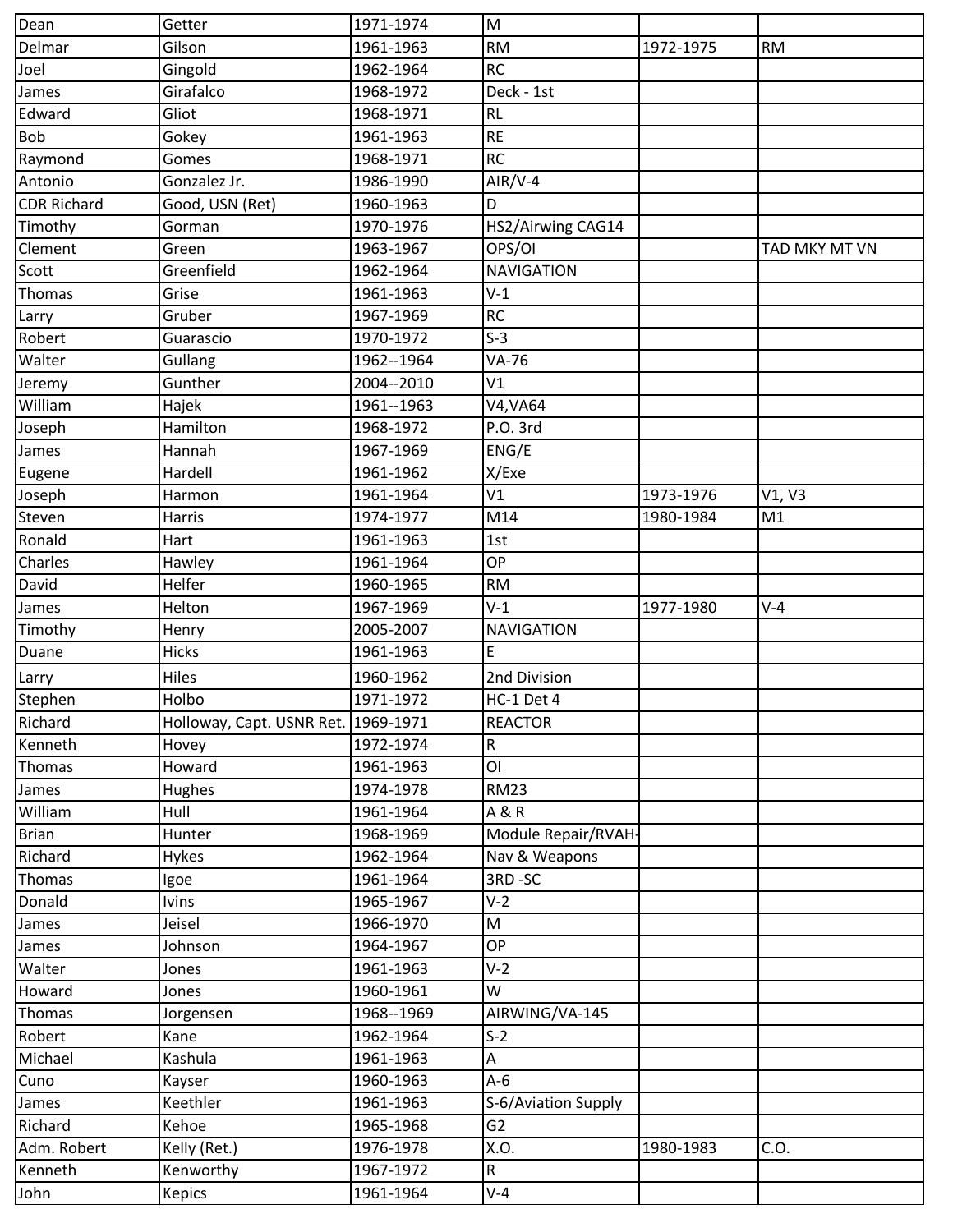| Mike                 | Kielty               | 1979-1983  | $\overline{R}$          |           |                     |
|----------------------|----------------------|------------|-------------------------|-----------|---------------------|
| Robert               | Klein                | 1962-1964  | REA/RC                  | 1965-1966 | REA/RC              |
| Warren               | Kodl                 | 1961-1963  | E                       |           |                     |
| Larry                | Kosnopfal            | 1961-1964  | $V-1$                   |           |                     |
| Pat                  | Kuhner               | 1961-1964  | <b>RM</b>               |           |                     |
| Gerry                | Kwait                | 1967-1969  | <b>VF 92</b>            |           |                     |
| <b>BTCM(SW) Paul</b> | LaCoursiere, USN-Ret | 1961-1962  | M                       |           |                     |
| Roger                | Lamphere             | 1965-1967  | E                       |           |                     |
| William              | Landolt              | 1964-1968  | $ENG/A-2$               |           |                     |
| Glen                 | Lee                  | 1960-1963  | <b>RL</b>               |           |                     |
| Paul                 | Lesneski             | 1964-1966  | <b>RM</b>               |           |                     |
| Ernest               | Leves                | 1964-1967  | $V-3$                   |           |                     |
| Frederick            | Lewis                | 1961-1961  | OIC Precom              | 1961-1963 | 4th/Asst. First Lt. |
| Floyd                | Lewis                | 1961-1963  | <b>OE</b>               |           |                     |
| Richard              | Lloyd                | 1966-1970  | $S-3$                   |           |                     |
| Joseph               | Loerch               | 1961-1963  | 3rd                     |           |                     |
| Lonnie               | Long                 | 1982-1985  | ENG/M                   |           |                     |
| Louis                | Ludlum               | 1986-1989  | CDC                     |           |                     |
| Michael              | Maino                | 1962-1965  | VA76(cag-6)             |           |                     |
| Richard              | Maino                | 1964-1966  | <b>VA76</b>             |           |                     |
| Dennis               | Mancini              | 1961-1963  | $V-6ER$                 |           |                     |
| John                 | Markiewicz           | 1963-1964  | CR                      | 1970-1972 | <b>OE</b>           |
| Ignacio              | Martinez             | 1966--1968 | $A-1$                   |           |                     |
| Dennis               | Marzen               | 1974-1977  | HS-2 Squadron           |           |                     |
| Dennis               | Masel                | 1963-1965  | E                       |           |                     |
| Richard              | Mayes                | 1966-1967  | $V-3$                   |           |                     |
| James                | McCallister          | 1961-1963  | $V-1$                   |           |                     |
| Eric                 | McCoy, Sr.           | 1962-1965  | 1st                     |           |                     |
| John                 | McCracken            | 1961-1963  | $V-6$                   |           |                     |
| Robert               | McCreary             | 1960-1963  | <b>RC</b>               |           |                     |
| Daniel               | McGrory              | 1961-1964  | ΟI                      |           |                     |
| Gary                 | McLain               | 1984-1986  | Marine Detachment       |           |                     |
| Edward               | Miller               |            | <b>ASSOCIATE MEMBER</b> |           | <b>MEMBER</b>       |
| Joseph               | Mitchell             | 1977-1979  | ENG/E                   |           |                     |
| Clint                | Mize                 | 1964-1968  | 4th                     |           |                     |
| John                 | Moller Jr.           | 1961-1963  | ΟI                      |           |                     |
| <b>Bruce</b>         | Mooberry             | 1968-1971  | R                       |           |                     |
| John                 | Moody                | 1984-1987  | $V-1$                   |           |                     |
| Daniel               | Moore                | 1964-1966  | $V-6$                   |           |                     |
| Frank                | Moore                | 1970-1971  | OPS/OI                  |           |                     |
| John                 | Moore                | 1965-1968  | $A - 4$                 |           |                     |
| Billy                | Morgan               | 1962-1966  | E                       |           |                     |
| Orville              | Moser                | 1965-1967  | $S-2$                   |           |                     |
| Valdean              | Mosier               | 1960-1962  | <b>RE</b>               |           |                     |
| Richard              | Mott                 | 1972-1975  | <b>OE</b>               |           |                     |
| David                | Mozgala              | 1983-1985  | AIMD/Dept Head          |           |                     |
| Walter               | Muhlbauer            | 1962-1965  | M                       |           |                     |
| David                | Mulder               | 1962-1964  | CAG-6/VAH-7             |           |                     |
| Kevin                | Mulderig             | $-1980$    | $AlR/V-1$               |           |                     |
| Raymond              | Mulhern              | 1961-1963  | Navigation              |           |                     |
| George               | Munk                 | 1963-1965  | $V-1$                   |           |                     |
| Donald               | Murray               | 1961-1964  | First                   |           |                     |
| Duane                | Murtomaki            | 1963-1964  | V-6 & S-6               |           |                     |
|                      |                      |            |                         |           |                     |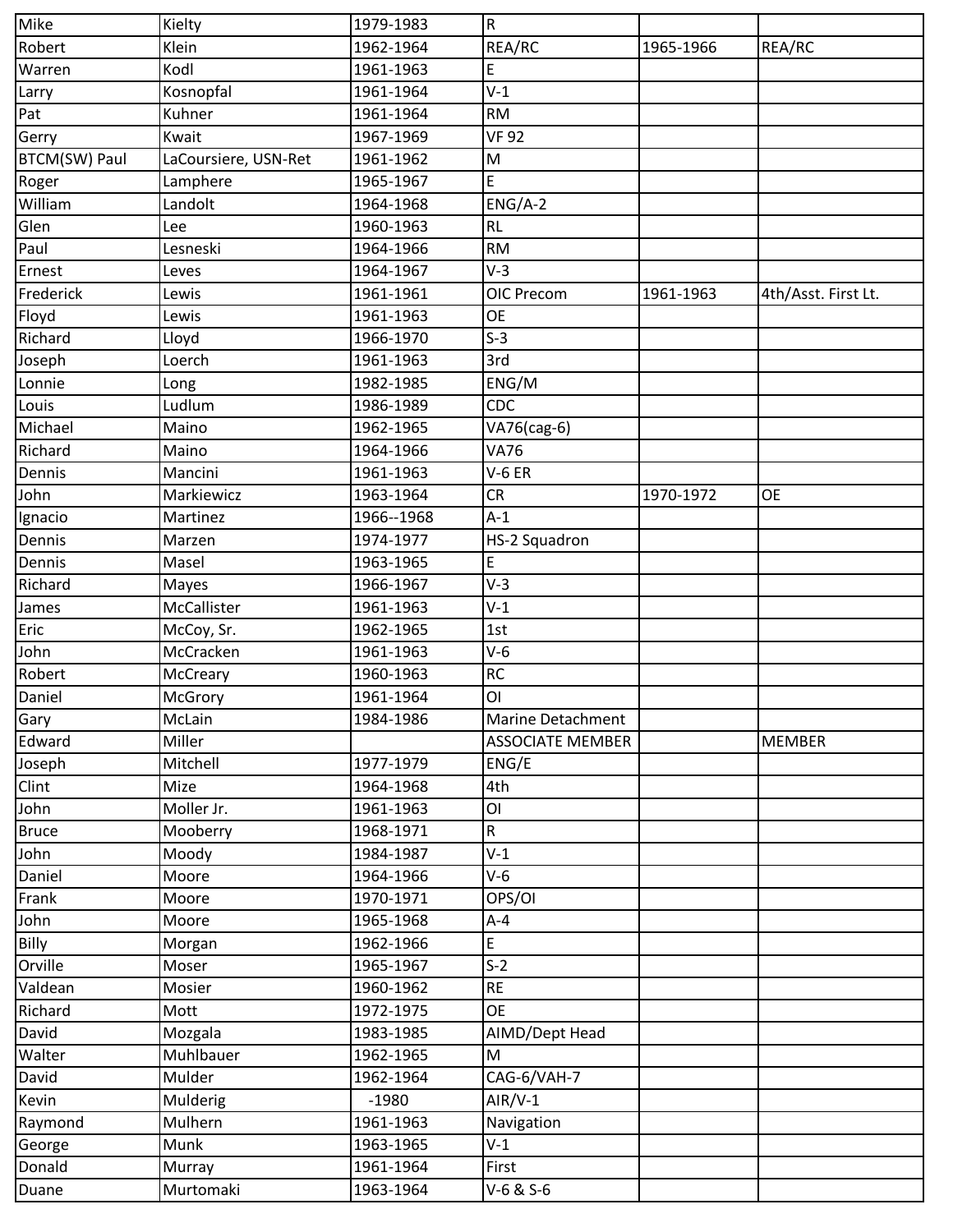| John                | Napoli                             | 1965-1966  | VA 76                 |              |                 |
|---------------------|------------------------------------|------------|-----------------------|--------------|-----------------|
| Richard             | Nawrocki                           | 1965-1966  | CAW9 (VA36)           |              |                 |
| <b>Brad</b>         | Nelson                             | 1963-1965  | CIC/OI                |              |                 |
| John                | Nemec                              | 1966-1969  | Supply/S-1            |              |                 |
| Michael             | Neville                            | 1968-1969  | VA-146                |              |                 |
| Richard             | Newman                             | 1984-1988  | ENG/EM-23             |              |                 |
| <b>Brian</b>        | Nichols                            | 1984-1988  | $V-2$                 |              |                 |
| Joseph              | Niedermayer                        | 1972-1975  | <b>Weapons Dept/G</b> | 1972-1975    | G/Ship's Armory |
| Fred                | Nuesser                            | 1966-1969  | $S-1$                 |              |                 |
| Donald              | O'Brien                            | 1974-1978  | ENG/E                 |              |                 |
| John                | Oliver                             | 1963-1965  | 4th                   |              |                 |
| David               | Oliveria                           | 1977-1979  | <b>EE40</b>           |              |                 |
| Arne                | Olsen                              | 1960-1964  | <b>RE</b>             |              |                 |
| William             | O'Neill                            | 1961-1963  | $V-3$                 |              |                 |
| William             | Orr                                | 1968-1970  | $VA-113$              | 1974-1976    | <b>VA-97</b>    |
| <b>LCDR Patrick</b> | O'Sullivan USN (Ret)               | 1979-1980  | Executive             |              |                 |
| Steven              | Oswald                             | 1969-1970  | M                     | 1971-1972    | M               |
| Ellsworth           | Owens Jr                           | 1961-1963  | $S-3$                 |              |                 |
| Robert              | Pace                               | 1975-1977  | E                     |              |                 |
| Stephen             | Packwood                           | 1968-1970  | <b>RC</b>             | 1971 -- 1972 | <b>RC</b>       |
| Capt. Louis         | Parham                             | 1963-1964  | VA-64                 |              |                 |
| Allen               | Paskus                             | 1961-1963  | 3rd                   |              |                 |
| Jerry               | Pearson                            | 1967-1970  | <b>RM</b>             | 1974-1977    | M               |
| Bill                | Pegues                             | $-1968$    | NSD-3                 |              |                 |
| Ernest              | Peters                             | 1972-1975  | ENG/M                 |              |                 |
| James               | Petersen                           | 1968--1971 | E                     |              |                 |
| Paul                | Peterson                           | 1965-1967  | R                     |              |                 |
| Glen                | Pittman                            | 1966-1970  | $S-3$                 |              |                 |
| William             | Polverari                          | 1961-1963  | $S-3$                 |              |                 |
| Julio               | Ponce                              | 1965-1967  | SUPPLY/S-1            |              |                 |
| James               | Poole                              | 1968-1971  | <b>NAVIGATION</b>     |              |                 |
| Dennis              | Price                              | 1969-1972  | V1                    |              |                 |
| Virg                | Prodigalidad                       | 1961-1964  | $S-5$                 |              |                 |
| Elvin               | Propst                             | 1967-1970  | <b>RE &amp; E</b>     |              |                 |
| Dennis              | Radish                             | 1966-1968  | AIR WING/V-1          |              |                 |
| Arthur              | Radtke                             | 1961-1965  | REA/RM-2              |              |                 |
| Larry               | Ragan                              | 1974--1977 | $S-7$                 |              |                 |
| Kenneth             | Rausch                             | 1962-1965  | $A-2$                 |              |                 |
| Keith               | Rex                                | 1970-1974  | ENG/E                 |              |                 |
| Alfred              | Robinson                           | 1965-1969  | V-3/AIMD              |              |                 |
| Frederick           | Roth                               | 1962-1964  | CAG6(VA66)            |              |                 |
| Clarance            | Roy                                | 1961-1963  | $V-2$                 |              |                 |
| Frank               | Sabo OSCM (SW) USN {Ret. 1961-1964 |            | <b>OI</b>             |              |                 |
| John                | Sadlowski                          | 1970-1971  | AIMD                  |              |                 |
| <b>Bobbie</b>       | Sager                              | 1961-1964  | S <sub>2</sub>        |              |                 |
| Mark                | <b>Sales</b>                       | 1962-1963  | <b>EXEC</b>           | 1963-1965    | COMM/AIR        |
| Russell             | Salvi                              | 1963-1966  | COMM/CS               |              |                 |
| Terence             | Sanford                            | 1967-1971  | SUPPLY/S2             |              |                 |
| Jerry               | Sanlor                             | 1961-1963  | $S-3$                 |              |                 |
| Richard             | Santos                             | 1963--1965 | <b>CR</b>             |              |                 |
| <b>Dick</b>         | Schleicher                         | 1975-1979  | $V-2$ (Cat 1)         |              |                 |
| James               | Schmidlin                          | 1961-1963  | G                     |              |                 |
| Michael             | Schulte                            | 1972-1975  | $V-2$                 |              |                 |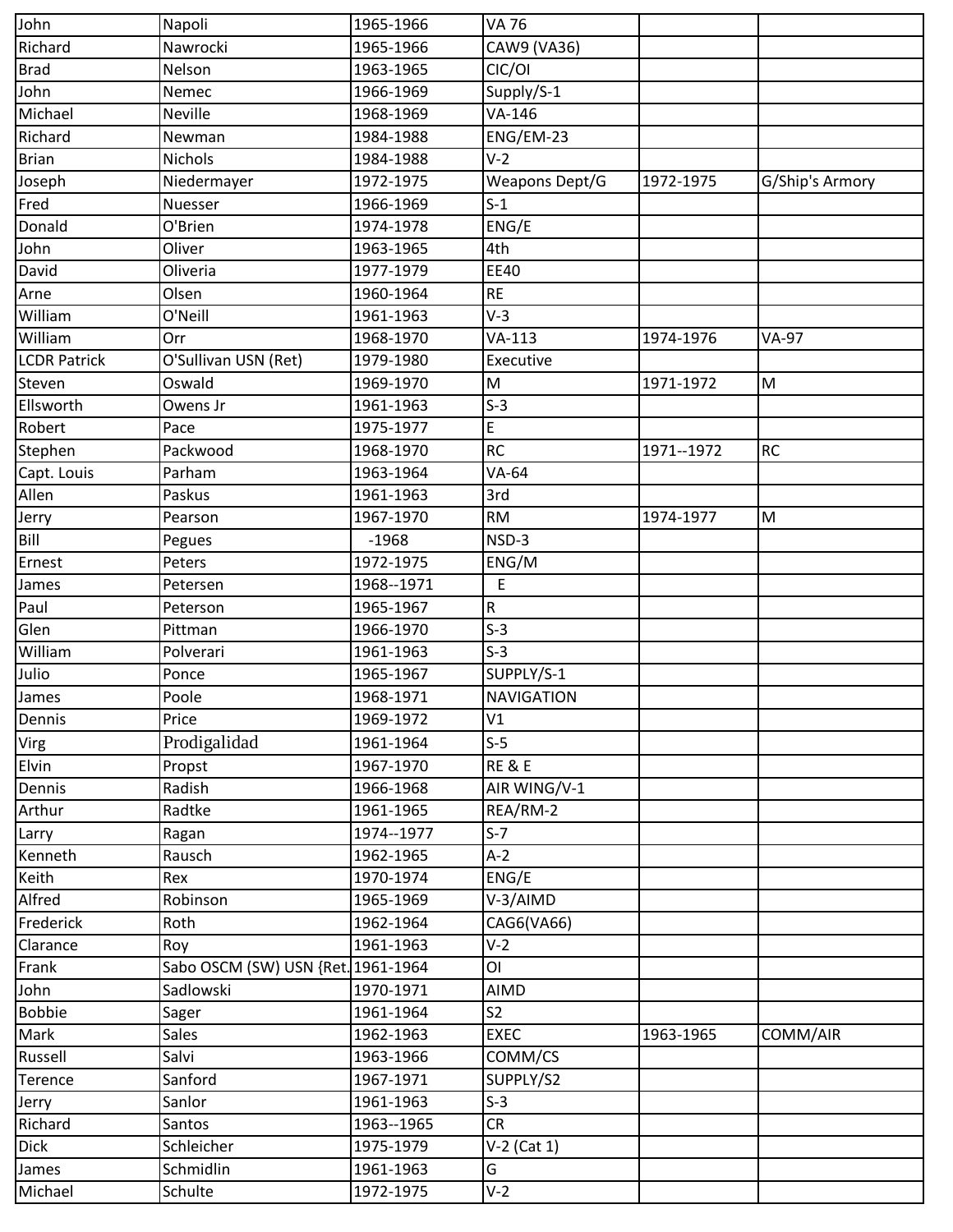| Max           | Schumacher      | 1965-1970  | E                     |           |             |
|---------------|-----------------|------------|-----------------------|-----------|-------------|
| Ronald        | Schuttler       | 1967-1969  | <b>RE</b>             | 1971-1974 | $\mathsf E$ |
| Edward        | Sebastian       | 1961-1963  | $V-4$                 |           |             |
| Thomas        | Shafer          | 1967-1969  | $\mathsf H$           |           |             |
| Eugene        | Shanley         | 1961-1963  | R                     |           |             |
| Richard       | Siebelist       | 1966-1970  | M                     |           |             |
| Ted           | Sielski         | 1967-1969  | $S-1$                 |           |             |
| Clarence      | Sikorski        | 1966-1969  | ENG/M                 |           |             |
| Emil          | Silvka          | 1960-1965  | <b>RM</b>             |           |             |
| Robert        | Smith           | 1965-1967  | N                     |           |             |
| Cdr. William  | Smith (USN/Ret) | 1975-1977  | <b>OZ</b>             |           |             |
| Adrian        | Smothers        | 1961-1962  | 4th                   |           |             |
| Adrian        | Soper           | 1961-1964  | M                     |           |             |
| Dennis        | Spandl          | 1965-1968  | $V-1$                 |           |             |
| Robin         | Spelman, CMC    | 2004--2006 | $X-2/CMC$             |           |             |
| Fred          | Spigler         | 1966-1970  | <b>RM</b>             |           |             |
| Roy           | Stafford        | 1967-1968  | 2ND                   |           |             |
| Mike          | Stanley         | 1967-1970  | <b>CR</b>             | 1974-1977 | <b>CR</b>   |
| Capt. Anthony | Steigelman      | 1989-1991  | <b>SUPPLY OFFICER</b> |           |             |
| Urvin         | Stevens Jr.     | 1968-1969  | CAW VA145             |           |             |
| Richard       | Stoeltzing      | 1961-1963  | Air Dept Admin Off    |           |             |
| Gerald        | Stokely         | 1965-1966  | <b>VA-76</b>          |           |             |
| Don           | Stoneman        | $-1969$    | <b>VA145</b>          |           |             |
| Ronald        | Stutesman       | 1965-1966  | <b>VA 94</b>          |           |             |
| Paul          | Sullivan        | 1964-1965  | Flight Deck/V-1       |           |             |
| Michael       | Sullo           | 1986-1989  | $S-6$                 |           |             |
| Ronald        | <b>Summers</b>  | 1963-1967  | <b>RM</b>             |           |             |
| James         | <b>Summers</b>  | 1964-1964  | CAG6 VAW-12           |           |             |
| Sewell        | Summers, Jr.    | 1961-1963  | $V-2$                 |           |             |
| Alex          | Svincov         | 1968-1969  | RVAH-6                |           |             |
| Andrew        | Szewczuk        | 1966-1970  | <b>OI</b>             |           |             |
| John          | Tarasow         | 1986-1989  | <b>SUPPLY S2</b>      |           |             |
| Kenneth       | Taylor          | 1965-1967  | <b>OE</b>             | 1969-1970 | <b>OE</b>   |
| Charles       | Teller          | 1962-1965  | ${\sf R}$             |           |             |
| Jess C        | Tidmore, Jr     | 1964       | VAH-7                 |           |             |
| Howard        | Thielman        | 1961-1963  | Marine Detachment     |           |             |
| Donald        | Thiry           | 1967-1971  | 3rd                   |           |             |
| Edward        | Thoele          | 1971-1973  | REA/RC                |           |             |
| Jerry         | Thomas          | 1965-1966  | <b>OC</b>             |           |             |
| Rodney        | Thompson        | 1966-1971  | <b>RM</b>             |           |             |
| William       | Thompson        | 1969--1969 | <b>VF-96</b>          |           |             |
| <b>Brett</b>  | Thompson        | 1989-1992  | REA/RC                | 1997-2000 | REA/RC      |
| Richard       | Toth            | 1960-1964  | <b>RC</b>             |           |             |
| Max           | Touchton        | 1961-1965  | E                     |           |             |
|               |                 | 1960-1964  | <b>RC</b>             |           |             |
| Hugh          | Towsley         |            |                       |           |             |
| Dennis        | Traeger         | 1966-1970  | EXEC/X<br>$S-4$       |           |             |
| James         | Trexler         | 1964-1966  |                       |           |             |
| Dionisio      | Trinidad Jr     | 1966-1970  | COMM/CR<br><b>OE</b>  |           |             |
| David         | Trumble         | 1974-1978  |                       |           |             |
| Michael       | Tudor           | 1974-1977  | $AIR/V - 1$           |           |             |
| William       | Vaughan         | 1967-1971  | ENG/E                 |           |             |
| Gary          | Veblen          | 1976-1978  | Χ                     |           |             |
| William       | Verzino         | 1962-1963  | G                     |           |             |